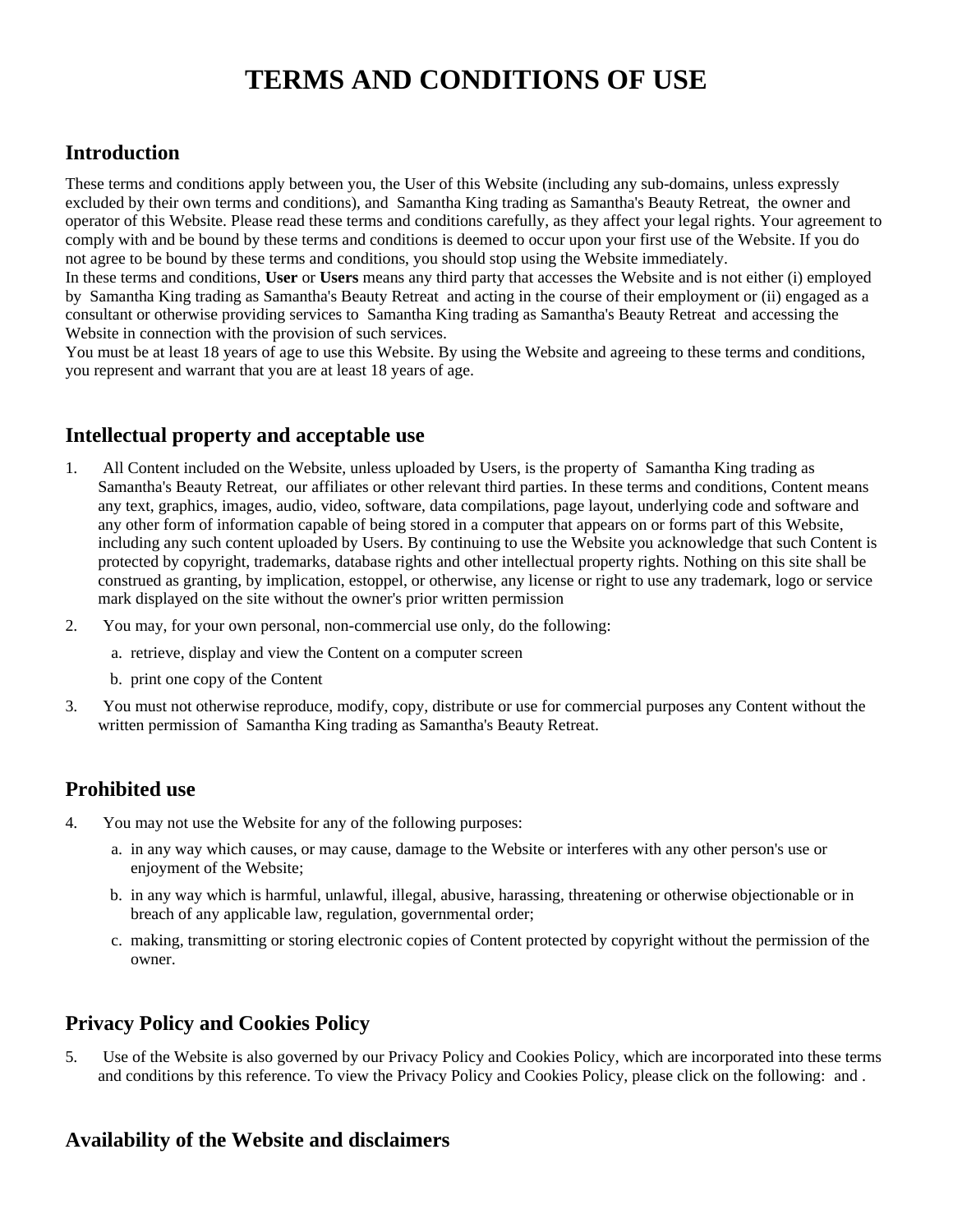- 6. Any online facilities, tools, services or information that Samantha King trading as Samantha's Beauty Retreat makes available through the Website (the **Service**) is provided "as is" and on an "as available" basis. We give no warranty that the Service will be free of defects and/or faults. To the maximum extent permitted by the law, we provide no warranties (express or implied) of fitness for a particular purpose, accuracy of information, compatibility and satisfactory quality. Samantha King trading as Samantha's Beauty Retreat is under no obligation to update information on the Website.
- 7. Whilst Samantha King trading as Samantha's Beauty Retreat uses reasonable endeavours to ensure that the Website is secure and free of errors, viruses and other malware, we give no warranty or guaranty in that regard and all Users take responsibility for their own security, that of their personal details and their computers.
- 8. Samantha King trading as Samantha's Beauty Retreat accepts no liability for any disruption or non-availability of the Website.
- 9. Samantha King trading as Samantha's Beauty Retreat reserves the right to alter, suspend or discontinue any part (or the whole of) the Website including, but not limited to, any products and/or services available. These terms and conditions shall continue to apply to any modified version of the Website unless it is expressly stated otherwise.

#### **Limitation of liability**

- 10. Nothing in these terms and conditions will: (a) limit or exclude our or your liability for death or personal injury resulting from our or your negligence, as applicable; (b) limit or exclude our or your liability for fraud or fraudulent misrepresentation; or (c) limit or exclude any of our or your liabilities in any way that is not permitted under applicable law.
- 11. We will not be liable to you in respect of any losses arising out of events beyond our reasonable control.
- 12. To the maximum extent permitted by law, Samantha King trading as Samantha's Beauty Retreat accepts no liability for any of the following:
	- a. any business losses, such as loss of profits, income, revenue, anticipated savings, business, contracts, goodwill or commercial opportunities;
	- b. loss or corruption of any data, database or software;
	- c. any special, indirect or consequential loss or damage.

#### **General**

- 13. You may not transfer any of your rights under these terms and conditions to any other person. We may transfer our rights under these terms and conditions where we reasonably believe your rights will not be affected.
- 14. These terms and conditions may be varied by us from time to time. Such revised terms will apply to the Website from the date of publication. Users should check the terms and conditions regularly to ensure familiarity with the then current version.
- 15. These terms and conditions together with the Privacy Policy and Cookies Policy contain the whole agreement between the parties relating to its subject matter and supersede all prior discussions, arrangements or agreements that might have taken place in relation to the terms and conditions.
- 16. The Contracts (Rights of Third Parties) Act 1999 shall not apply to these terms and conditions and no third party will have any right to enforce or rely on any provision of these terms and conditions.
- 17. If any court or competent authority finds that any provision of these terms and conditions (or part of any provision) is invalid, illegal or unenforceable, that provision or part-provision will, to the extent required, be deemed to be deleted, and the validity and enforceability of the other provisions of these terms and conditions will not be affected.
- 18. Unless otherwise agreed, no delay, act or omission by a party in exercising any right or remedy will be deemed a waiver of that, or any other, right or remedy.
- 19. This Agreement shall be governed by and interpreted according to the law of England and Wales and all disputes arising under the Agreement (including non-contractual disputes or claims) shall be subject to the exclusive jurisdiction of the English and Welsh courts.